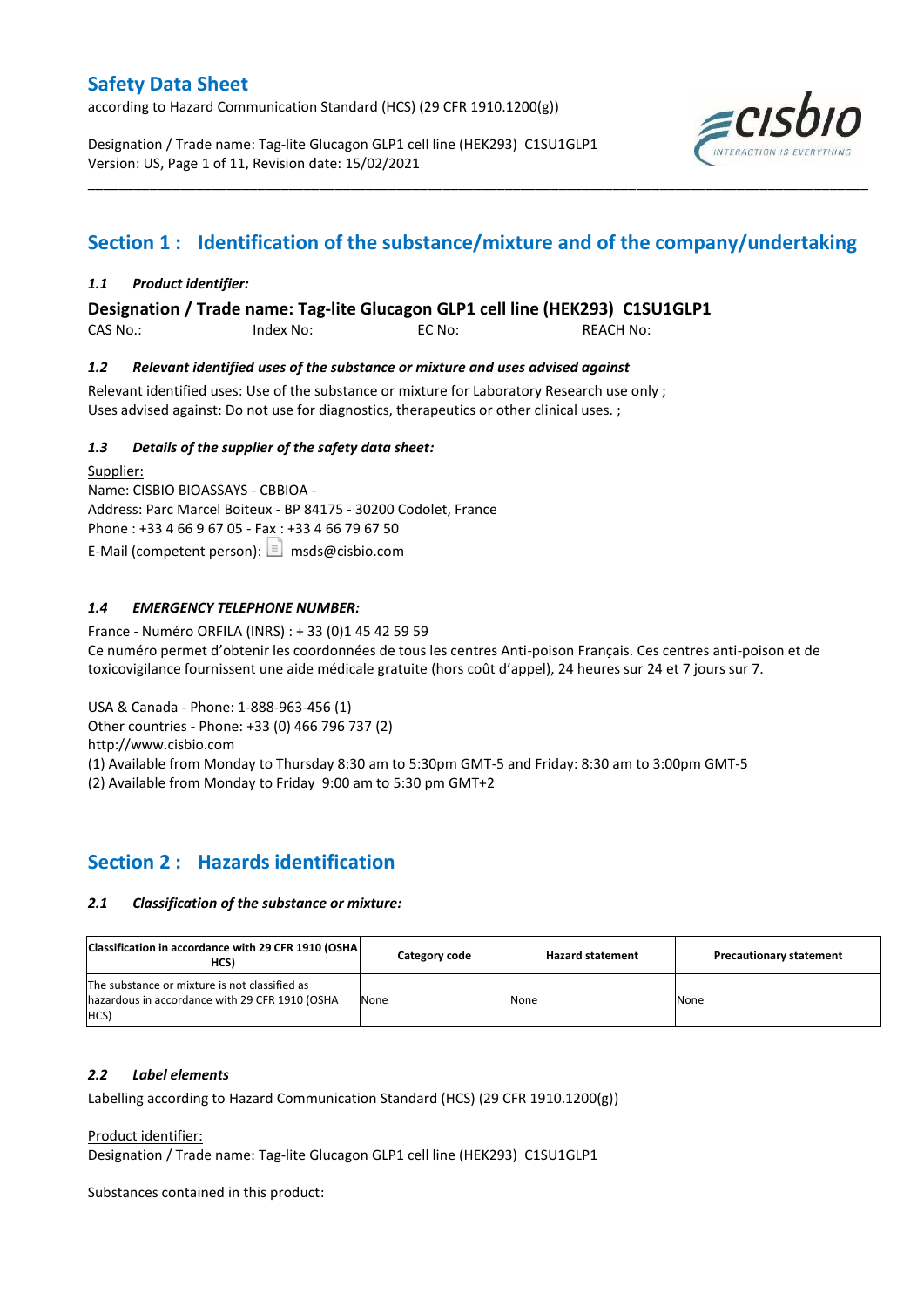according to Hazard Communication Standard (HCS) (29 CFR 1910.1200(g))

Designation / Trade name: Tag-lite Glucagon GLP1 cell line (HEK293) C1SU1GLP1 Version: US, Page 2 of 11, Revision date: 15/02/2021



Hazard pictograms

Signal word:

Hazard and precautionary statements:

### *2.3 Other hazards*

The mixture does not contain substances classified as 'Substances of Very High Concern' (SVHC) >= 0.1% published by the European CHemicals Agency (ECHA) under article 57 of REACH. The mixture satisfies neither the PBT nor the vPvB criteria for mixtures in accordance with annexe XIII of the REACH regulations EC 1907/2006. ;

\_\_\_\_\_\_\_\_\_\_\_\_\_\_\_\_\_\_\_\_\_\_\_\_\_\_\_\_\_\_\_\_\_\_\_\_\_\_\_\_\_\_\_\_\_\_\_\_\_\_\_\_\_\_\_\_\_\_\_\_\_\_\_\_\_\_\_\_\_\_\_\_\_\_\_\_\_\_\_\_\_\_\_\_\_\_\_\_\_\_\_\_\_\_\_\_\_\_\_\_\_

Adverse human health effects: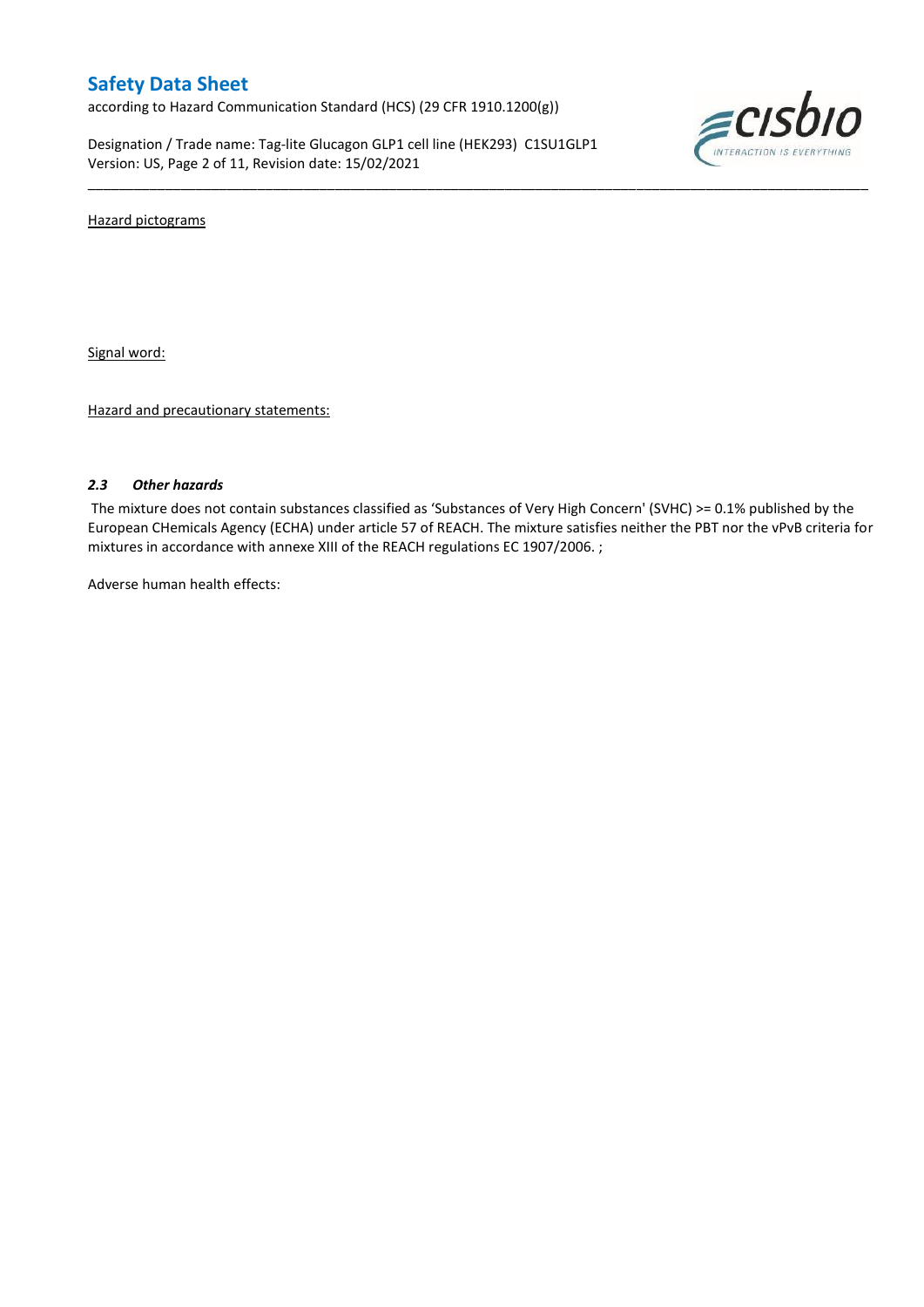according to Hazard Communication Standard (HCS) (29 CFR 1910.1200(g))

Designation / Trade name: Tag-lite Glucagon GLP1 cell line (HEK293) C1SU1GLP1 Version: US, Page 3 of 11, Revision date: 15/02/2021



### *3.2 Mixtures*

Hazardous ingredients:

This mixture does not contain any hazardous substances at the concentration limits given in Regulation (EC) No. 1272/2008 and OSHA Hazard Communication Standard 29 CFR 1910.1200.

Additional information:

Full text of H- and EUH-phrases: see SECTION 16.

### **Section 4 : First aid measures**

### *4.1 Description of first aid measures*

**General information**: Do not leave affected person unattended. ; Remove affected person from the danger area and lay down. ;

**Following inhalation**: In case of respiratory tract irritation, consult a physician. ; Provide fresh air. ;

**Following skin contact**:After contact with skin, wash immediately with water ; Remove contaminated clothing ;

**Following eye contact**: After contact with the eyes, rinse with water with the eyelids open for a sufficient length of time, then consult an ophthalmologist immediately. ;

**Following ingestion**: Do NOT induce vomiting. ; Give nothing to eat or drink. ; If accidentally swallowed rinse the mouth with plenty of water (only if the person is conscious) and obtain immediate medical attention. ; **Self-protection of the first aider**:

#### *4.2 Most important symptoms and effects, both acute and delayed*

Symptoms: No known symptoms to date. ; Effects:

### *4.3 Indication of any immediate medical attention and special treatment needed*

Notes for the doctor:

# **Section 5 : Firefighting measures**

#### *5.1 Extinguishing media:*

Suitable extinguishing media: This product is not flammable. Use extinguishing agent suitable for type of surrounding fire ;

#### *5.2 Special hazards arising from the substance or mixture*

Hazardous combustion products: /

### *5.3 Advice for fire-fighters*

Wear Protective clothing. : Additional information:

### **Section 6 : Accidental release measures**

### *6.1 Personal precautions, protective equipment and emergency procedures*

Emergency procedures: Provide adequate ventilation. ; Emergency procedures: Remove persons to safety. ; Personal precautions: Use personal protection equipment (see section 8). ;

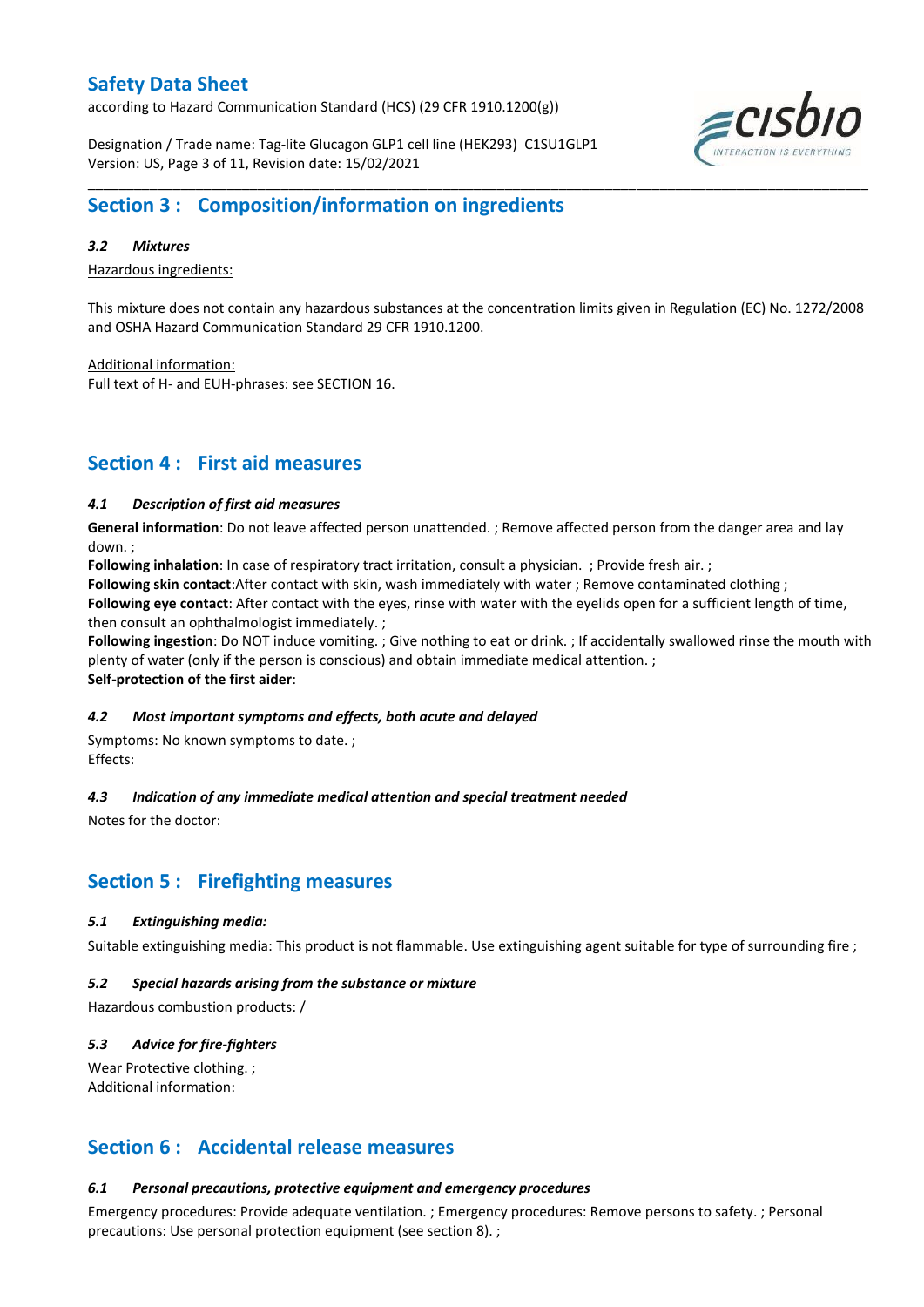according to Hazard Communication Standard (HCS) (29 CFR 1910.1200(g))

Designation / Trade name: Tag-lite Glucagon GLP1 cell line (HEK293) C1SU1GLP1 Version: US, Page 4 of 11, Revision date: 15/02/2021



### *6.2 Environmental precautions*

Do not allow to enter into surface water or drains. ; Ensure all waste water is collected and treated via a waste water treatment plant. ;

\_\_\_\_\_\_\_\_\_\_\_\_\_\_\_\_\_\_\_\_\_\_\_\_\_\_\_\_\_\_\_\_\_\_\_\_\_\_\_\_\_\_\_\_\_\_\_\_\_\_\_\_\_\_\_\_\_\_\_\_\_\_\_\_\_\_\_\_\_\_\_\_\_\_\_\_\_\_\_\_\_\_\_\_\_\_\_\_\_\_\_\_\_\_\_\_\_\_\_\_\_

#### *6.3 Methods and material for containment and cleaning up*

For cleaning up: Suitable material for taking up: Absorbing material, organic ; Other information:

#### *6.4 Reference to other sections*

Additional information:

# **Section 7 : Handling and storage**

### *7.1 Precautions for safe handling*

#### Protective measures:

Advice on safe handling: Avoid contact with skin, eyes and clothes. ; Avoid: Eye contact ; Avoid: Generation/formation of aerosols ; Avoid: Skin contact ; Avoid: inhalation ; In the immediate working surroundings there must be: Emergency shower installed ; In the immediate working surroundings there must be: Provide eye shower and label its location conspicuously ; Wash contaminated clothing immediately. ;

Fire preventions:

Do not eat, drink or smoke in areas where reagents are handled. ; Do not pipet by mouth ; Wear suitable one-way gloves at work ;

Advice on general occupational hygiene : Handle in accordance with good industrial hygiene and safety practice ; Observe technical data sheet. ; Remove contaminated, saturated clothing. ; Wash hands before breaks and after work. ;

### *7.2 Conditions for safe storage, including any incompatibilities*

Requirements for storage rooms and vessels: Keep container tightly closed. ; Keep-store only in original container or in properly labeled containers ; Hints on storage assembly: Materials to avoid: Further information on storage conditions:

#### *7.3 Specific end uses:*

Recommendations on specific end uses: Observe technical data sheet.;

# **Section 8 : Exposure controls/personal protection**

#### *8.1 Control parameters*

Preliminary remark:

### 8.1.1 Occupational exposure limits:

OSHA (USA)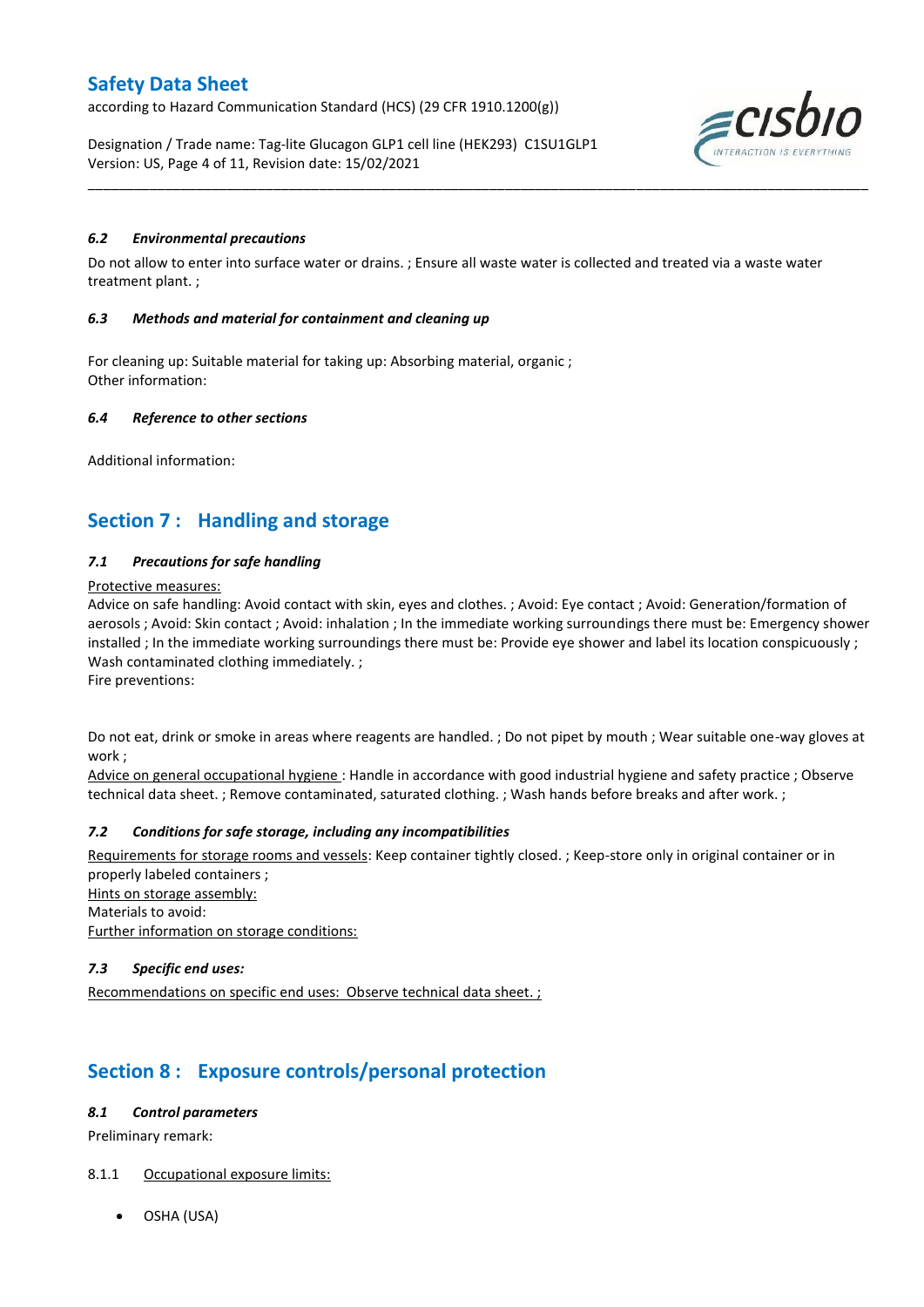according to Hazard Communication Standard (HCS) (29 CFR 1910.1200(g))

Designation / Trade name: Tag-lite Glucagon GLP1 cell line (HEK293) C1SU1GLP1 Version: US, Page 5 of 11, Revision date: 15/02/2021



#### 8.1.2 DNEL/PNEC-values:

- DNEL worker
- DNEL consumer
- PNEC

### *8.2 Exposure controls*

8.2.1 Appropriate engineering controls:

Technical measures and appropriate working operations should be given priority over the use of personal protective equipment. See section 7

\_\_\_\_\_\_\_\_\_\_\_\_\_\_\_\_\_\_\_\_\_\_\_\_\_\_\_\_\_\_\_\_\_\_\_\_\_\_\_\_\_\_\_\_\_\_\_\_\_\_\_\_\_\_\_\_\_\_\_\_\_\_\_\_\_\_\_\_\_\_\_\_\_\_\_\_\_\_\_\_\_\_\_\_\_\_\_\_\_\_\_\_\_\_\_\_\_\_\_\_\_

8.2.2 Personal protective equipment: Eye / Face protection: Safety glasses with side-shields ;

Skin protection:Gloves ; Laboratory coats ;

Respiratory protection:Ensure adequate ventilation ;

Thermal hazards:

8.2.3 Environmental exposure controls:

Consumer exposure control

Measures related to consumer uses of the substance (as such or in mixtures): Measures related to the service life of the substance in articles:

# **Section 9 : Physical and chemical properties**

#### *9.1 Information on basic physical and chemical properties*

Appearance

| Physical state        | Liquid    |
|-----------------------|-----------|
| Colour                | Colorless |
| Odour                 |           |
| Odour threshold (ppm) |           |

|                                                    |                              | Value | Concentration<br>(mol/L) | Method | Temperature (°C) | Pressure (kPa) | Remark |
|----------------------------------------------------|------------------------------|-------|--------------------------|--------|------------------|----------------|--------|
| pH                                                 |                              |       |                          |        |                  |                |        |
| Melting point (°C)                                 |                              |       |                          |        |                  |                |        |
| Freezing point (°C)                                |                              |       |                          |        |                  |                |        |
| Initial boiling point/boiling range (°C)           |                              |       |                          |        |                  |                |        |
| Flash point (°C)                                   |                              |       |                          |        |                  |                |        |
| Evaporation rate (kg/m <sup>2</sup> /h)            |                              |       |                          |        |                  |                |        |
| Flammability (type: ) (%)                          |                              |       |                          |        |                  |                |        |
| Upper/lower<br>flammability or explosive<br>limits | Upper explosive limit<br>(%) |       |                          |        |                  |                |        |
|                                                    | Lower explosive limit (%)    |       |                          |        |                  |                |        |
| Vapour pressure (kPa)                              |                              |       |                          |        |                  |                |        |
| Vapour density (g/cm <sup>3</sup> )                |                              |       |                          |        |                  |                |        |
| Density (g/cm <sup>3</sup> )                       |                              |       |                          |        |                  |                |        |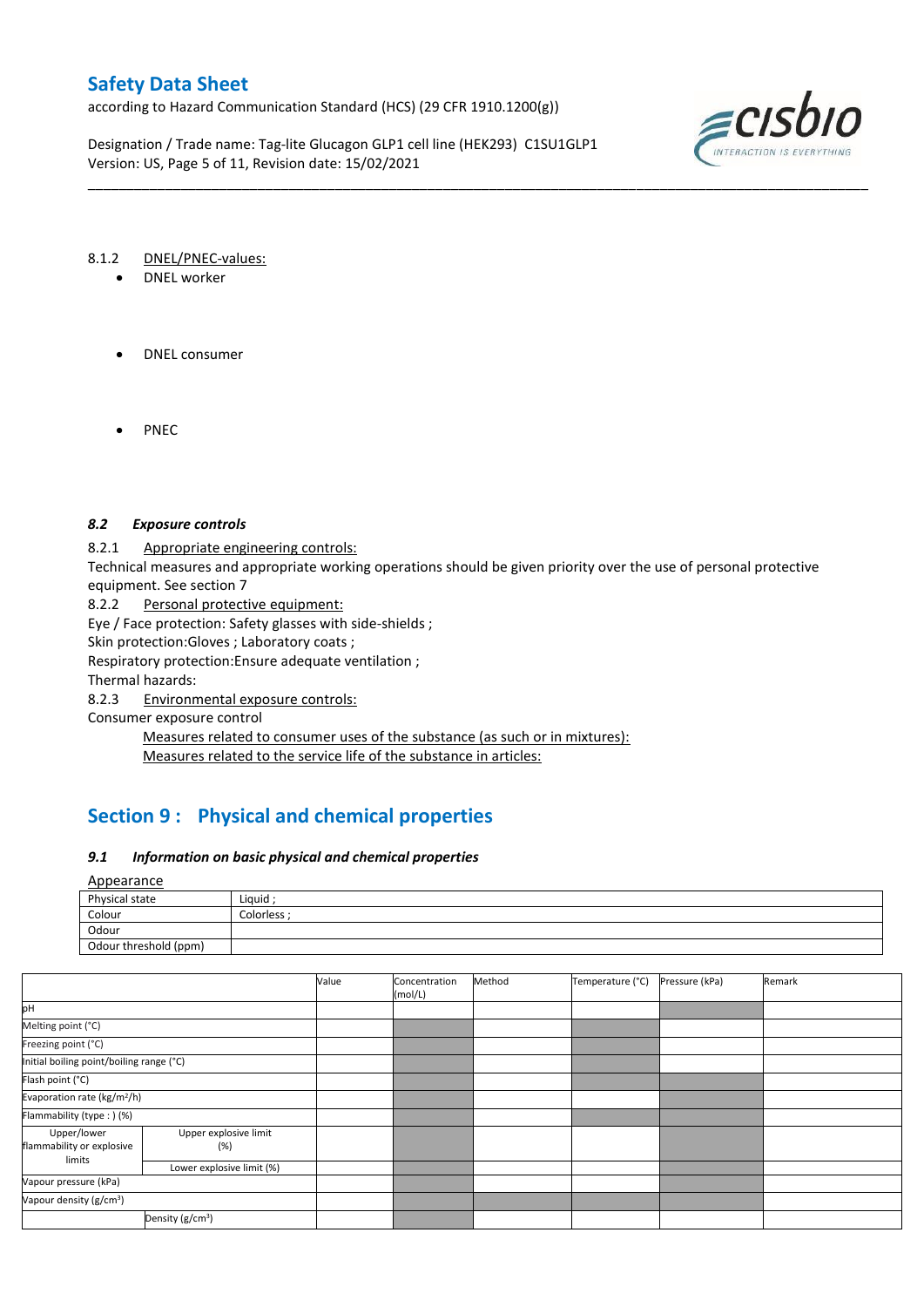according to Hazard Communication Standard (HCS) (29 CFR 1910.1200(g))

Designation / Trade name: Tag-lite Glucagon GLP1 cell line (HEK293) C1SU1GLP1 Version: US, Page 6 of 11, Revision date: 15/02/2021



| Densities                                                   | Relative density (g/cm <sup>3</sup> )     |  |  |  |
|-------------------------------------------------------------|-------------------------------------------|--|--|--|
|                                                             | Bulk density (g/cm <sup>3</sup> )         |  |  |  |
|                                                             | Critical density (g/cm <sup>3</sup> )     |  |  |  |
| Solubility (Type: ) (g/L)                                   |                                           |  |  |  |
| Partition coefficient (log Pow)<br>n-octanol/water at pH :  |                                           |  |  |  |
| Auto-ignition temperature (°C)                              |                                           |  |  |  |
| Decomposition temperature (°C)<br>Decomposition energy : kJ |                                           |  |  |  |
| Viscosity                                                   | Viscosity, dynamic (poiseuille)           |  |  |  |
|                                                             | Viscosity, cinematic (cm <sup>3</sup> /s) |  |  |  |
|                                                             | Explosive properties                      |  |  |  |
| Oxidising properties                                        |                                           |  |  |  |

#### *9.2 Other information:*

No other relevant data available

# **Section 10 : Stability and reactivity**

### *10.1 Reactivity*

This material is considered to be non-reactive under normal use conditions. ;

#### *10.2 Chemical stability*

- *10.3 Possibility of hazardous reactions*
- *10.4 Conditions to avoid:*

### *10.5 Incompatible materials:*

#### *10.6 Hazardous decomposition products:*

Does not decompose when used for intended uses. ; Thermal decomposition can lead to the escape of irritating gases and vapors. ;

### **Section 11 : Toxicological information**

Toxicokinetics, metabolism and distribution

#### *11.1 Information on toxicological effects*

Substances

**Acute toxicity**

Animal data: Acute oral toxicity:

Acute dermal toxicity: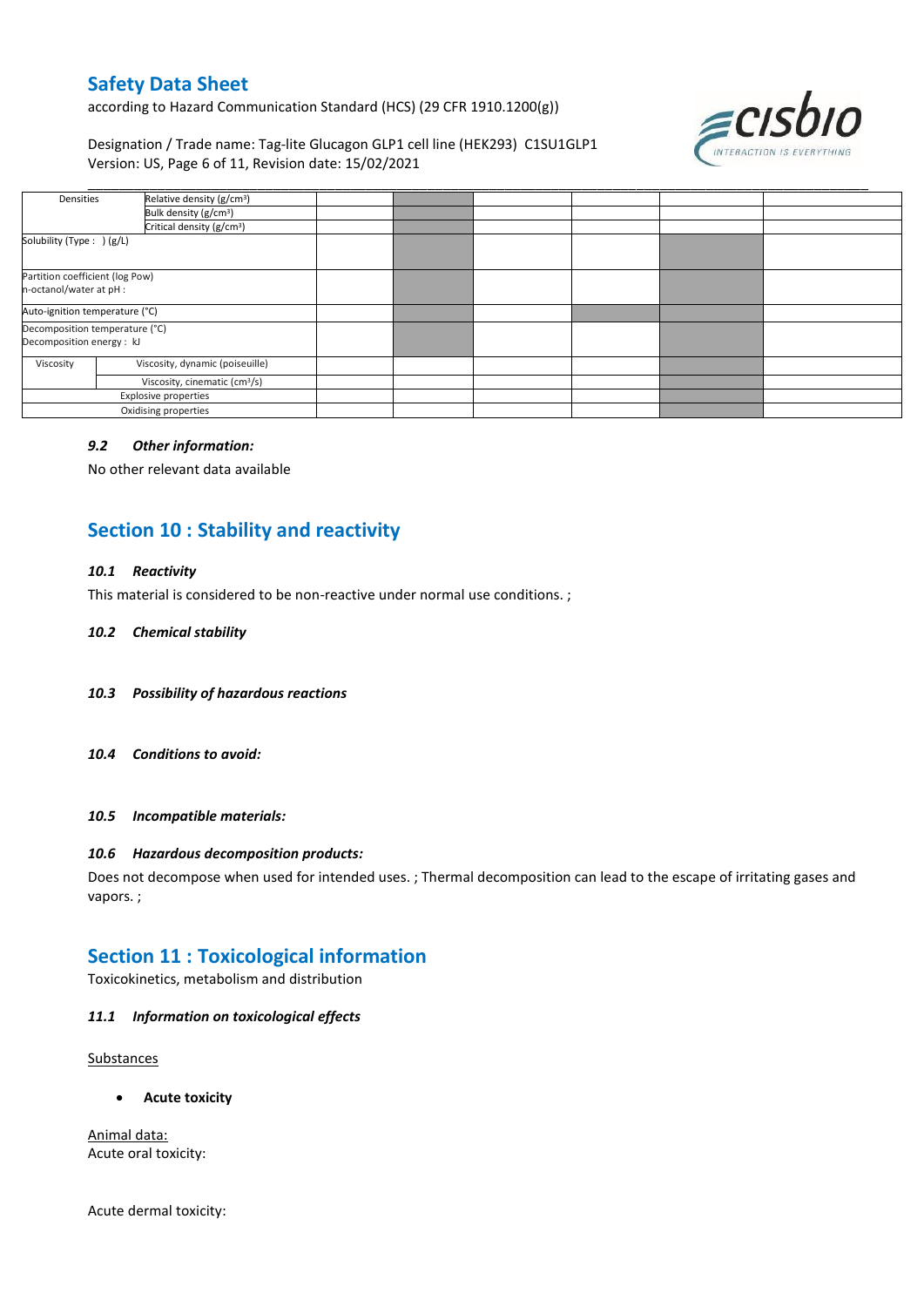according to Hazard Communication Standard (HCS) (29 CFR 1910.1200(g))

Designation / Trade name: Tag-lite Glucagon GLP1 cell line (HEK293) C1SU1GLP1 Version: US, Page 7 of 11, Revision date: 15/02/2021

\_\_\_\_\_\_\_\_\_\_\_\_\_\_\_\_\_\_\_\_\_\_\_\_\_\_\_\_\_\_\_\_\_\_\_\_\_\_\_\_\_\_\_\_\_\_\_\_\_\_\_\_\_\_\_\_\_\_\_\_\_\_\_\_\_\_\_\_\_\_\_\_\_\_\_\_\_\_\_\_\_\_\_\_\_\_\_\_\_\_\_\_\_\_\_\_\_\_\_\_\_



Acute inhalative toxicity:

Practical experience / human evidence: Assessment / Classification: General Remark:

**Skin corrosion/irritation**

Animal data:

In-vitro skin test method: In-vitro skin test result:

Assessment / Classification:

**Eye damage/irritation**

Animal data:

In vitro eye test method: In vitro eye test result: Assessment / Classification:

#### C**MR effects (carcinogenity, mutagenicity and toxicity for reproduction)**

o Germ cell mutagenicity:

Animal data:

Assessment / Classification:

o Carcinogenicity

Practical experience / human evidence: Animal data:

Other information: Assessment / Classification:

o Reproductive toxicity

Practical experience / human evidence: Animal data:

Other information: Assessment / Classification:

Overall assessment on CMR properties:

- **Specific target organ toxicity (single exposure)**
	- o STOT SE 1 and 2

Animal data: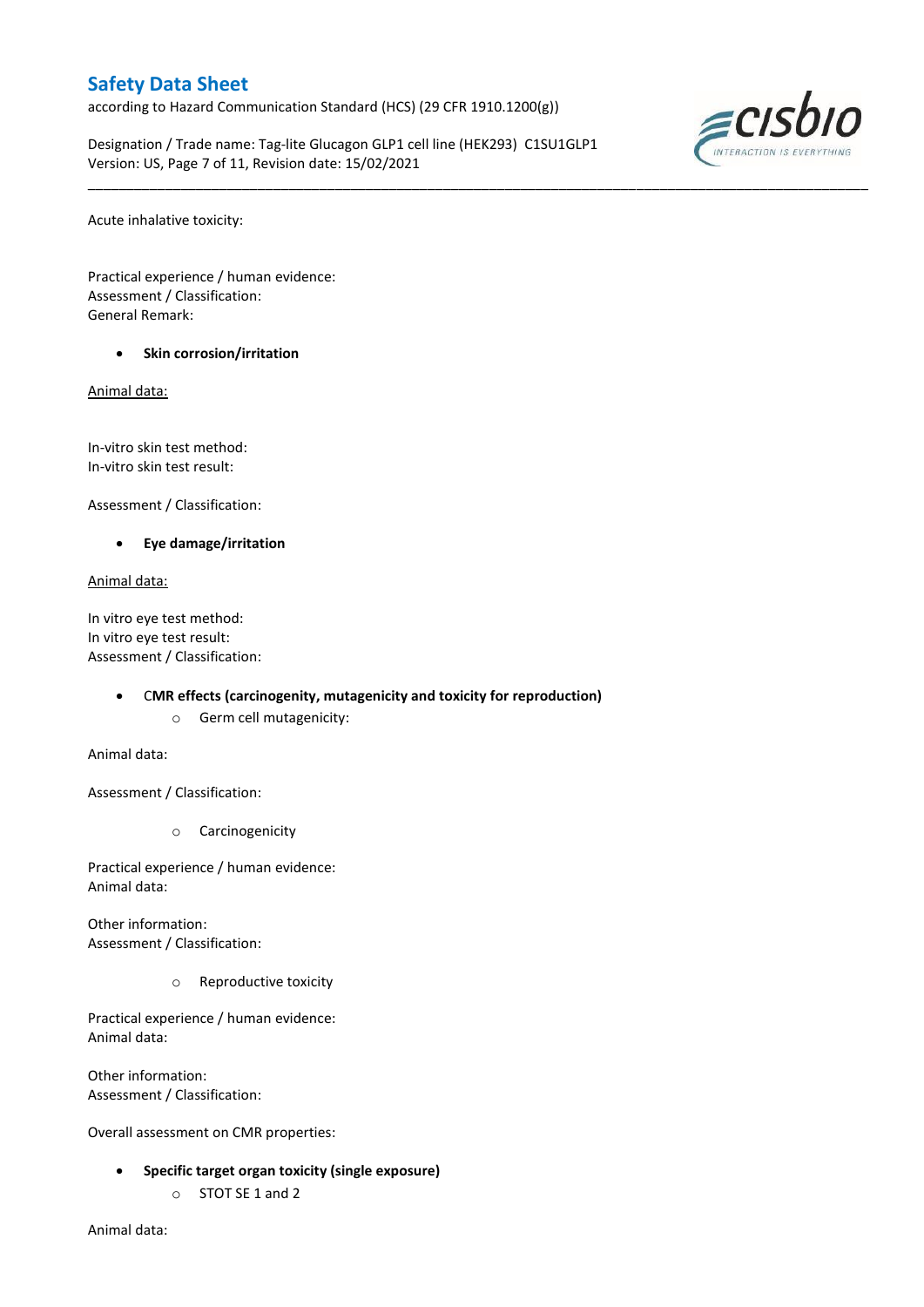according to Hazard Communication Standard (HCS) (29 CFR 1910.1200(g))

Designation / Trade name: Tag-lite Glucagon GLP1 cell line (HEK293) C1SU1GLP1 Version: US, Page 8 of 11, Revision date: 15/02/2021



Other information:

o STOT SE 3

Practical experience / human evidence:

Other information: Assessment / Classification:

### **Specific target organ toxicity (repeated exposure)**

Practical experience / human evidence: Animal data:

Assessment / Classification: Other information

**Aspiration hazard**

Practical experience / human evidence: Experimental data: viscosity data: see SECTION 9. Assessment / Classification: Remark:

11.1.1 Mixtures No toxicological information is available for the mixture itself

# **Section 12 : Ecological information**

In case that test data regarding one endpoint/differentiation exist for the mixture itself, the classification is carried out according to the substance criteria (excluding biodegradation and bioaccumulation). If no test data exist, the criteria for mixture classification has to be used (calculation method); in this case the toxicological data of the ingredients are shown.

\_\_\_\_\_\_\_\_\_\_\_\_\_\_\_\_\_\_\_\_\_\_\_\_\_\_\_\_\_\_\_\_\_\_\_\_\_\_\_\_\_\_\_\_\_\_\_\_\_\_\_\_\_\_\_\_\_\_\_\_\_\_\_\_\_\_\_\_\_\_\_\_\_\_\_\_\_\_\_\_\_\_\_\_\_\_\_\_\_\_\_\_\_\_\_\_\_\_\_\_\_

*12.1 Aquatic toxicity:* 

Acute (short-term) fish toxicity

Chronic (long-term) fish toxicity

Acute (short-term) toxicity to crustacea

Chronic (long-term) toxicity to crustacea

Acute (short-term) toxicity to algae and cyanobacteria

Toxicity to microorganisms and other aquatic plants / organisms

Assessment / Classification:

*12.2 Persistence and degradability* Biodegradation: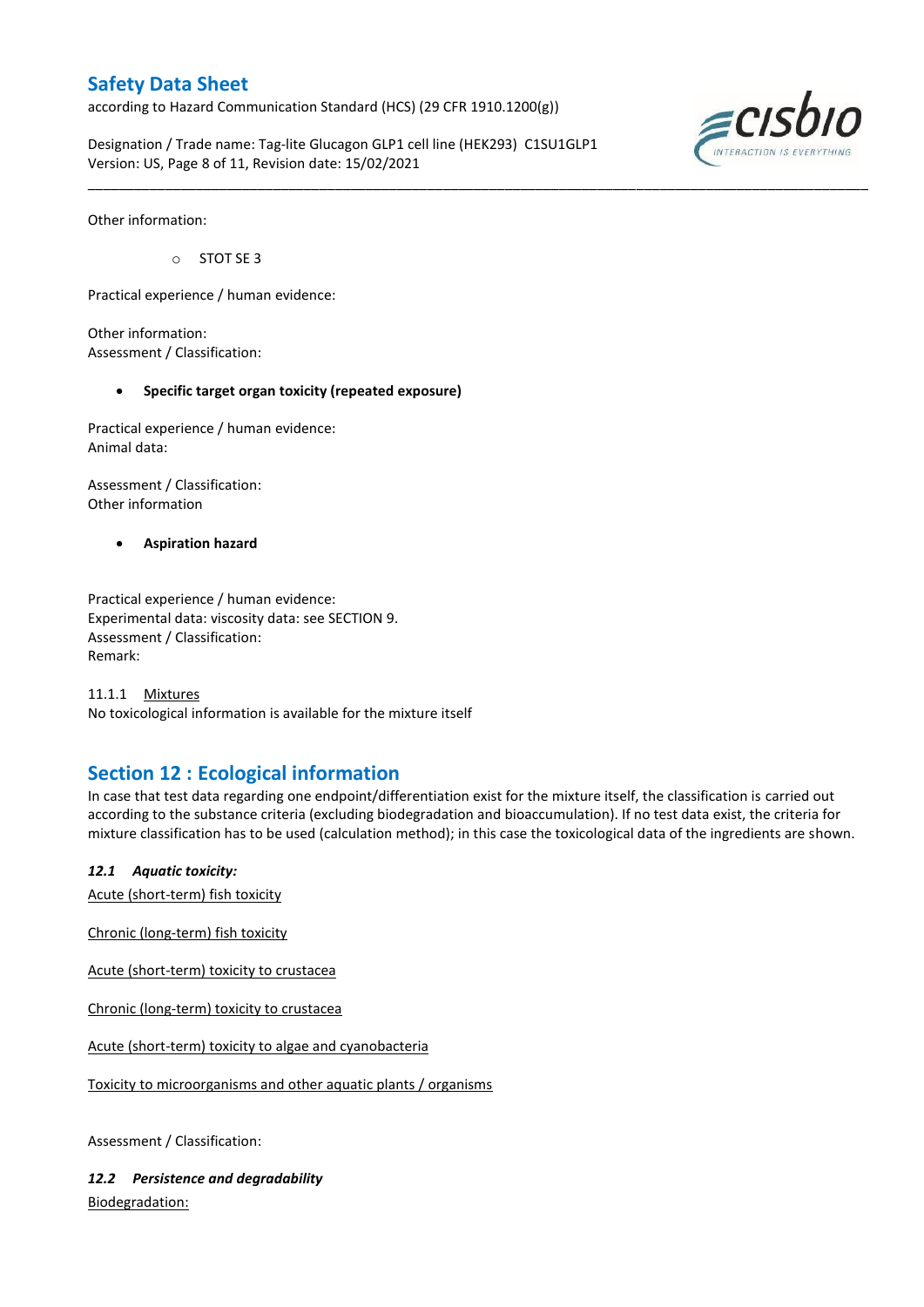according to Hazard Communication Standard (HCS) (29 CFR 1910.1200(g))

Designation / Trade name: Tag-lite Glucagon GLP1 cell line (HEK293) C1SU1GLP1 Version: US, Page 9 of 11, Revision date: 15/02/2021

\_\_\_\_\_\_\_\_\_\_\_\_\_\_\_\_\_\_\_\_\_\_\_\_\_\_\_\_\_\_\_\_\_\_\_\_\_\_\_\_\_\_\_\_\_\_\_\_\_\_\_\_\_\_\_\_\_\_\_\_\_\_\_\_\_\_\_\_\_\_\_\_\_\_\_\_\_\_\_\_\_\_\_\_\_\_\_\_\_\_\_\_\_\_\_\_\_\_\_\_\_



Abiotic Degradation:

Assessment / Classification:

### *12.3 Bioaccumulative potential*

Bioconcentration factor (BCF):

*12.4 Mobility in soil*

*12.5 Results of PBT and vPvB assessment*

#### *12.6 Other adverse effects:*

Additional ecotoxicological information:

# **Section 13 : Disposal considerations**

#### *13.1 Waste treatment methods*

Waste treatment options: Dispose of waste according to applicable legislation. ;

Other disposal recommendations: Additional information:

# **Section 14 : Transport information**

### ADR/RID/AND/IMDG/IATA

| UN No.                     |  |
|----------------------------|--|
| UN Proper shipping name    |  |
| Transport hazard class(es) |  |
| Hazard label(s)            |  |
|                            |  |
| Packing group              |  |

#### *Transport in bulk according to Annex II of MARPOL 73/78 and the IBC Code*

| Land transport (ADR/RID)                                             |                                                  |  |  |  |
|----------------------------------------------------------------------|--------------------------------------------------|--|--|--|
| Classification code ADR:                                             | Special Provisions for ADR/RID:                  |  |  |  |
| Limited quantities for ADR/RID:                                      | <b>Excepted Quantities for ADR/RID:</b>          |  |  |  |
| Packing Instructions for ADR/RID:                                    |                                                  |  |  |  |
| Special packing provisions for ADR/RID:                              |                                                  |  |  |  |
| Mixed packing provisions:                                            | Portable tanks and bulk containers Instructions: |  |  |  |
| Portable tanks and bulk containers Special Provisions:               |                                                  |  |  |  |
| ADR Tank Code:                                                       | ADR Tank special provisions:                     |  |  |  |
| Vehicle for tank carriage:                                           | Special provisions for carriage Packages:        |  |  |  |
| Special provisions for carriage Bulk:                                |                                                  |  |  |  |
| Special provisions for carriage for loading, unloading and handling: |                                                  |  |  |  |
| Special Provisions for carriage Operation:                           |                                                  |  |  |  |
| Hazard identification No:                                            | Transport category (Tunnel restriction code):    |  |  |  |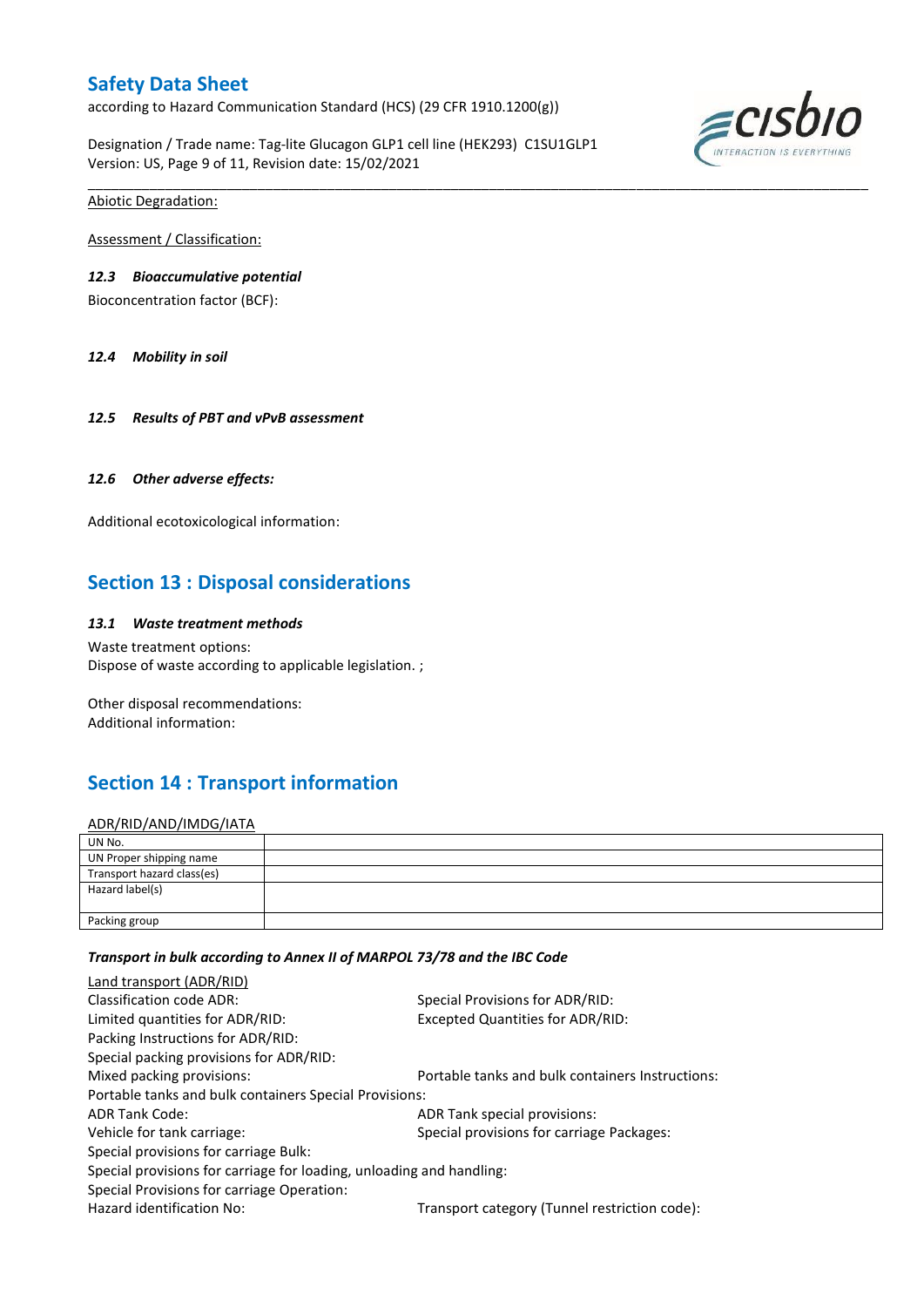according to Hazard Communication Standard (HCS) (29 CFR 1910.1200(g))

Designation / Trade name: Tag-lite Glucagon GLP1 cell line (HEK293) C1SU1GLP1 Version: US, Page 10 of 11, Revision date: 15/02/2021



Sea transport (IMDG) Marine Pollutant: Subsidiary risk(s) for IMDG: Packing provisions for IMDG: Limited quantities for IMDG: Packing instructions for IMDG: IBC Instructions: IBC Provisions: IMO tank instructions: UN tank instructions: Tanks and bulk Provisions: Properties and observations:

Remark:

EmS : Stowage and segregation for IMDG:

\_\_\_\_\_\_\_\_\_\_\_\_\_\_\_\_\_\_\_\_\_\_\_\_\_\_\_\_\_\_\_\_\_\_\_\_\_\_\_\_\_\_\_\_\_\_\_\_\_\_\_\_\_\_\_\_\_\_\_\_\_\_\_\_\_\_\_\_\_\_\_\_\_\_\_\_\_\_\_\_\_\_\_\_\_\_\_\_\_\_\_\_\_\_\_\_\_\_\_\_\_

### Inland waterway transport (ADN) Classification Code ADN: Special Provisions ADN: Limited quantities ADN: Excepted quantities ADN: Carriage permitted: Carriage permitted: Provisions concerning loading and unloading:

Provisions concerning carriage: Number of blue cones/lights:

Air transport (ICAO-TI / IATA-DGR) Subsidiary risk for IATA: Excepted quantity for IATA: Passenger and Cargo Aircraft Limited Quantities Packing Instructions: Passenger and Cargo Aircraft Limited Quantities Maximal Net Quantity : Passenger and Cargo Aircraft Packaging Instructions : Passenger and Cargo Aircraft Maximal Net Quantity : Cargo Aircraft only Packaging Instructions : Cargo Aircraft only Maximal Net Quantity : ERG code: Special Provisions for IATA:

# **Section 15 : Regulatory information**

### *15.1 Safety, health and environmental regulations/legislation specific for the substance or mixture*

### *15.2 Chemical Safety Assessment:*

For the following substances of this mixture a chemical safety assessment has been carried out :

# **Section 16 : Other information**

#### *16.1 Indication of changes*

Date of the previous version:11/06/2020 Modifications:

- *16.2 Abbreviations and acronyms:*
- *16.3 Key literature references and sources for data*
- *16.4 Classification for mixtures and used evaluation method according to Hazard Communication Standard (HCS) (29 CFR 1910.1200(g):*

See SECTION 2.1 (classification).

*16.5 Relevant R-, H- and EUH-phrases (number and full text):*